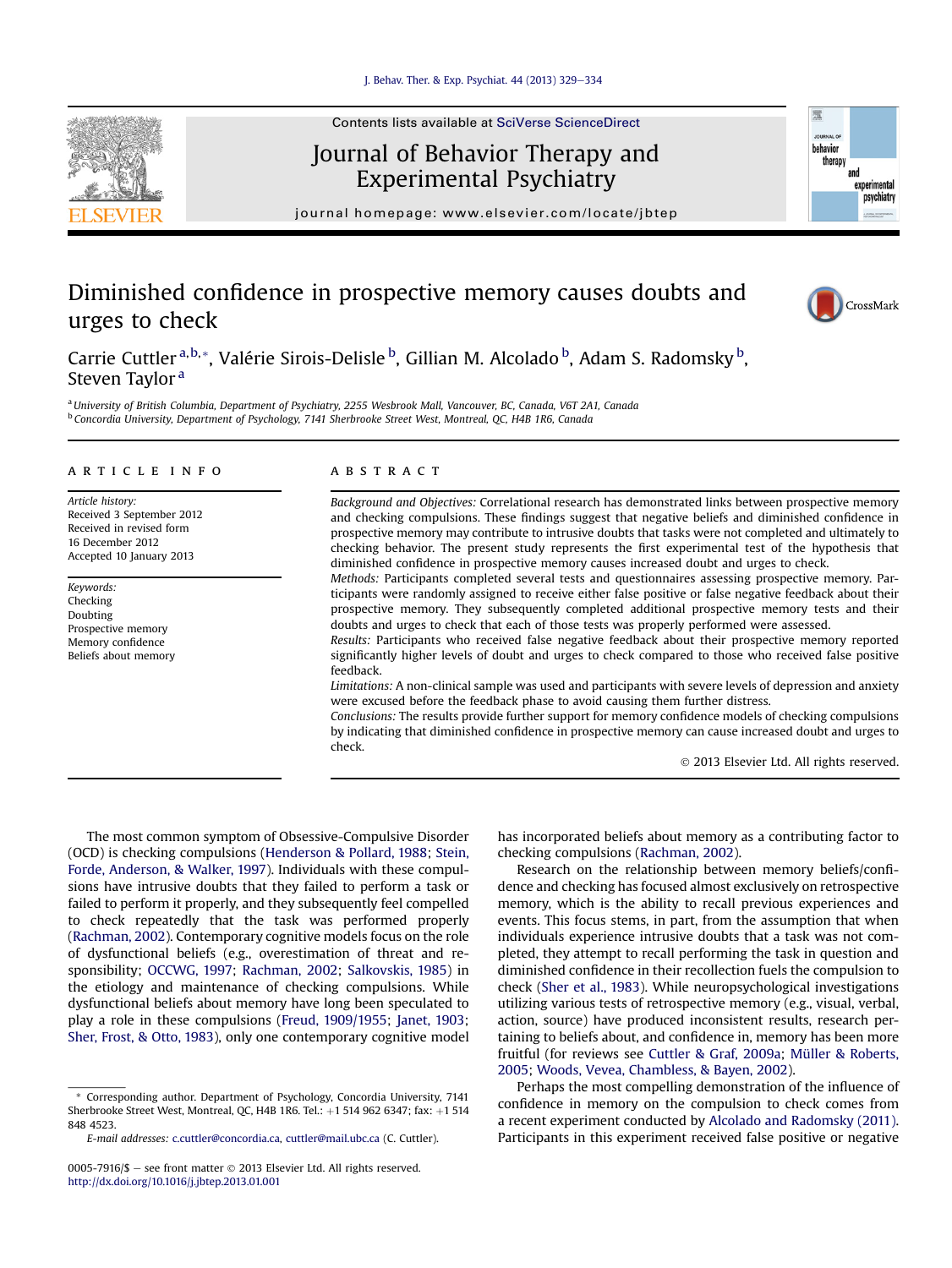feedback about their performance on a battery of retrospective memory tests. They then completed additional tasks, and rated their urges to check the proper completion of those tasks. Participants who were led to believe that their memory was poor reported greater urges to check, compared to those led to believe their memory was good. Additional experimental research shows that the act of checking paradoxically further diminishes confidence in memory (Coles, Radomsky, & Horng, 2006; Radomsky, Gilchrist, & Dussault, 2006; Van den Hout & Kindt, 2003, 2004), and that the use of behavioral experiments illustrating this phenomenon is a promising intervention in the treatment of these compulsions (Radomsky, Shafran, Coughtrey, & Rachman, 2010).

A growing body of research suggests that other forms of memory, particularly prospective memory, may play an important role in the etiology and maintenance of checking compulsions. Prospective memory refers to the ability to remember to execute tasks at a later moment (Meacham & Dumitru, 1976). So while retrospective memory is required to remember whether or not a door was locked earlier this morning, prospective memory is required to remember to lock the door in the first place. One benefit of focusing on prospective memory is that problems in this domain may help to account for the intrusive doubts that typically instigate checking (Cuttler & Graf, 2009a). Specifically, it has been suggested that diminished confidence in prospective memory may lead to the intrusive doubts that tasks were not completed (e.g., the door was not locked), that ultimately fuel the compulsion to check (Cuttler & Graf, 2007; Cuttler & Taylor, 2012). In other words, if one has low confidence in his/her ability to remember to perform tasks, s/he may begin to have intrusive doubts concerning the proper execution of other tasks that ultimately instigate the compulsion to check.

In support of this idea, correlational research has demonstrated links between prospective memory failures and checking compulsions. Specifically, sub-clinical checking compulsions have been associated with increased reports of experiencing a variety of different types of prospective memory failures in everyday life and with diminished performance on objective prospective memory tests (Cuttler & Graf, 2007, 2008, 2009b). As predicted, the effects have been shown to be specific to checkers; that is, individuals with sub-clinical washing compulsions do not exhibit the same problems with prospective memory (Cuttler & Graf, 2009a; Cuttler & Taylor, 2012). Further, the diminished performance on objective prospective memory tests has been shown to be independent of the elevations in depression and anxiety commonly associated with checking compulsions (Cuttler & Graf, 2008, 2009b). Findings linking prospective memory and checking compulsions have also been extended to a clinical sample of OCD patients with checking compulsions, who showed diminished performance on objective prospective memory tests relative to healthy controls (Harris, Vaccaro, Jones, & Boots, 2010). Moreover, prospective memory failures are related to the intrusive doubts that tend to instigate the compulsion to check and further these intrusive doubts have been shown to mediate the links between prospective memory and checking compulsions (Cuttler & Taylor, 2012; Cuttler, Alcolado, & Taylor, in press).

The results of studies linking checking compulsions and intrusive doubts with prospective memory failures have been used to suggest that diminished confidence in prospective memory may lead to the intrusive doubts that ultimately instigate checking behaviors (e.g., Cuttler & Graf, 2007; Cuttler & Taylor, 2012). However, to date all research examining this link has been correlational, precluding the ability to make causal conclusions. Thus, these promising findings provide a rationale for conducting studies using experimental designs, which provide a stronger basis for inferring causal relationships between prospective memory, doubt and checking. To our knowledge, the present is the first experimental test of the hypothesis that diminished confidence in prospective memory increases doubt and urges to check.

# 1. Method

Treatment of participants complied with APA ethical standards and all procedures were carried out with approval from the Concordia University Human Research Ethics Committee. One hundred and ninety-nine undergraduate students participated in exchange for credit in psychology courses. Participants ranged from 18 to 48 years of age with a mean of 22.39 years ( $SD = 4.57$ ). The number of years of postsecondary education that participants had completed ranged from 0 to 8 with a mean of 1.68 years (SD  $=$  1.73). Twentynine (19.60%) of the participants were male and 119 (80.40%) were female. Ninety-seven (65.50%) of the participants spoke English as a first language, however all participants spoke and read English fluently.

Participants were tested individually in a quiet room. Each was assigned a number of prospective memory tests as well as an online survey, administered using SurveyMonkey. As described below, the experiment consisted of three phases: pre-feedback, feedback, post-feedback.

## 1.1. Pre-feedback phase

### 1.1.1. Pre-feedback prospective memory tests

The pre-feedback phase began with the assignment of three prospective memory tests. For the 'when test' participants were instructed to ring a desk bell each time they heard or read the target word 'when'. This word was spoken by the experimenter twice and appeared in the survey 26 times. One point was recorded for each bell ring, thus scores could range from 0 to 28 with higher scores indicating better prospective memory test performance.

For the 'filler item test' participants were told that the last item on each page of the survey was a filler item and were instructed to respond to these items using the first response option available. Each item was constructed to appear as though it belonged to the questionnaire in which it was embedded and the first option for each of these items was prepared such that few, if any, people would use it to reflect their true experiences. The survey contained 14 filler items and one point was recorded for each successful response, thus scores could range from 0 to 14 with higher scores indicating better prospective memory test performance.

Finally, for the 'closing test' participants were told that immediately upon completing the online survey they should perform a series of simple tasks. Specifically they were instructed to ring the desk bell twice, minimize the browser window, push in their chair, turn the light off, exit the room and inform the experimenter of their memory score that would appear at the end of the survey. One point was recorded for each task they executed, thus scores could range from 0 to 6, with higher scores indicating better prospective memory test performance.

### 1.1.2. Survey

Once participants indicated they understood each of the prospective memory tests they completed an online survey. The survey included the following questionnaires. The Prospective and Retrospective Memory Questionnaire (PRMQ; Smith, Della Salla, Logie, & Maylor, 2000) was used to measure the frequency participants experience both prospective and retrospective memory failures in everyday life. The Prospective Memory Questionnaire (PMQ; Hannon, Adams, Harrington, Fries-Dias, & Gibson, 1995) was used to measure the frequency participants experience episodic prospective memory failures (i.e., failures on tasks that need to be